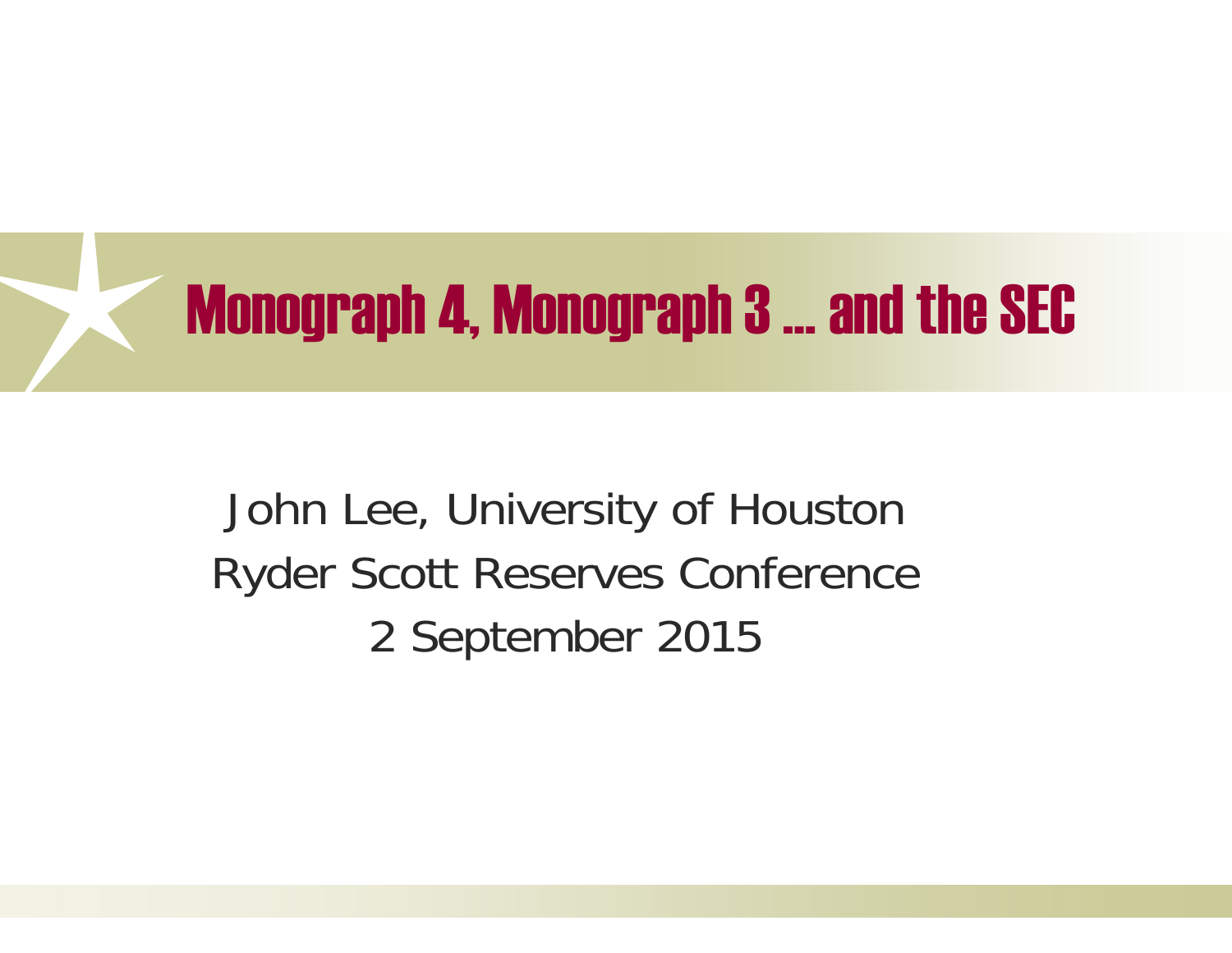## Some Questions …

- What special reserves reporting regulations does the SEC have for unconventional resources, and resource plays in particular?
- Which regulations that apply to all resources are particularly important for unconventionals?
- **NHAT REAREL METABOOGLIS NATA IN WHATE THE WHATE NATA** IN METABOOGLIST proposed or adapted especially for unconventionals?
	- $\overline{O}$ What is the SEC's position on these recent technologies?
	- $\bigcirc$  How can we evaluate a technology for which the SEC has issued no formal guidance?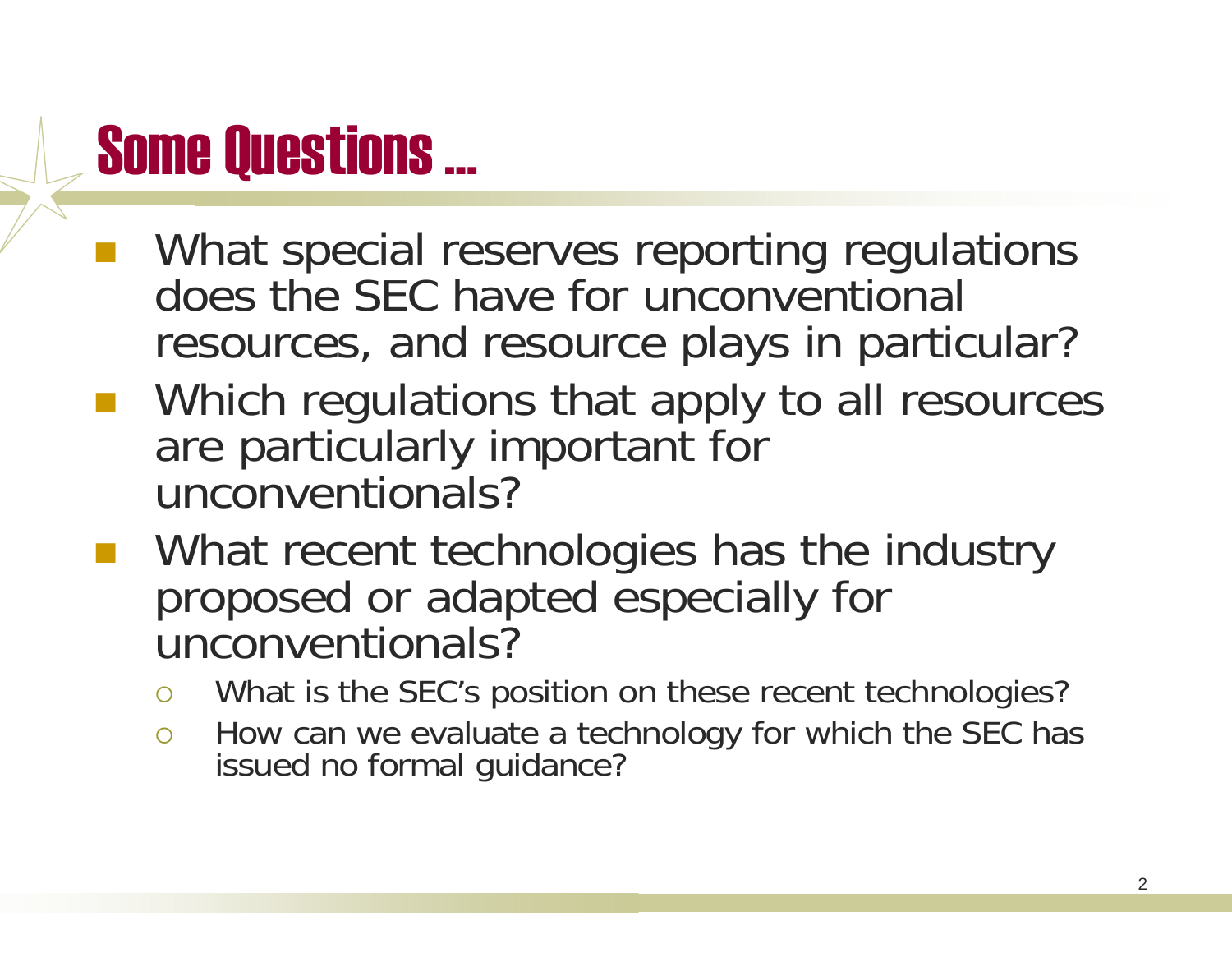## Special Regulations for Unconventionals?

#### **In resource plays,**

## None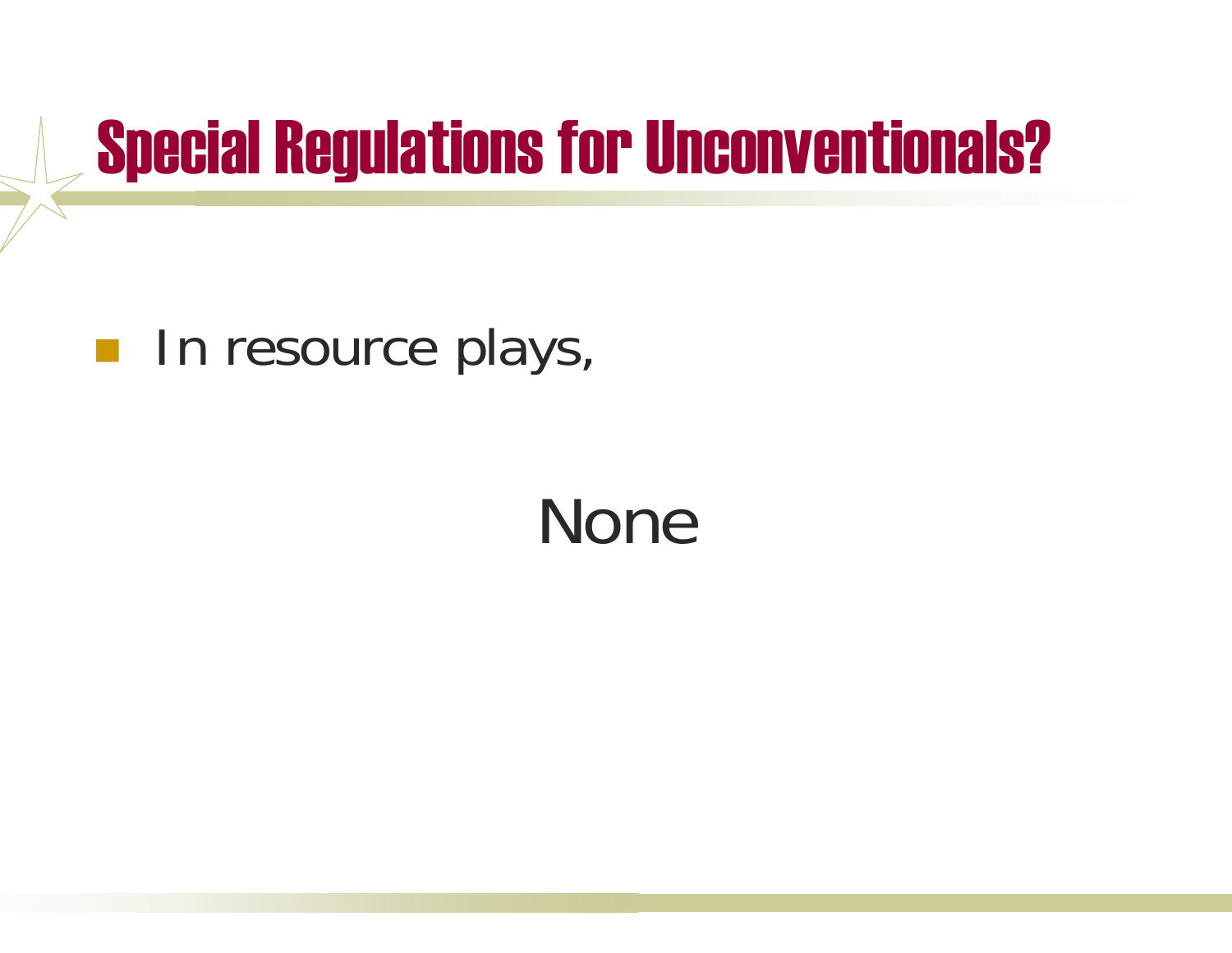## Regulations Meant for All Resources Especially Important for Unconventionals

- Only directly offsetting locations to Proved Developed Producers (PDP's) qualify as Proved Undeveloped Producers (PUD's) except when …
- **Resources booked as PUD's must be** converted to PDP's within five years of initial booking *except when* ...
- $\mathcal{L}^{\text{max}}_{\text{max}}$  'Reliable Technology' can provide for exceptions to seemingly rigid rules *when* ...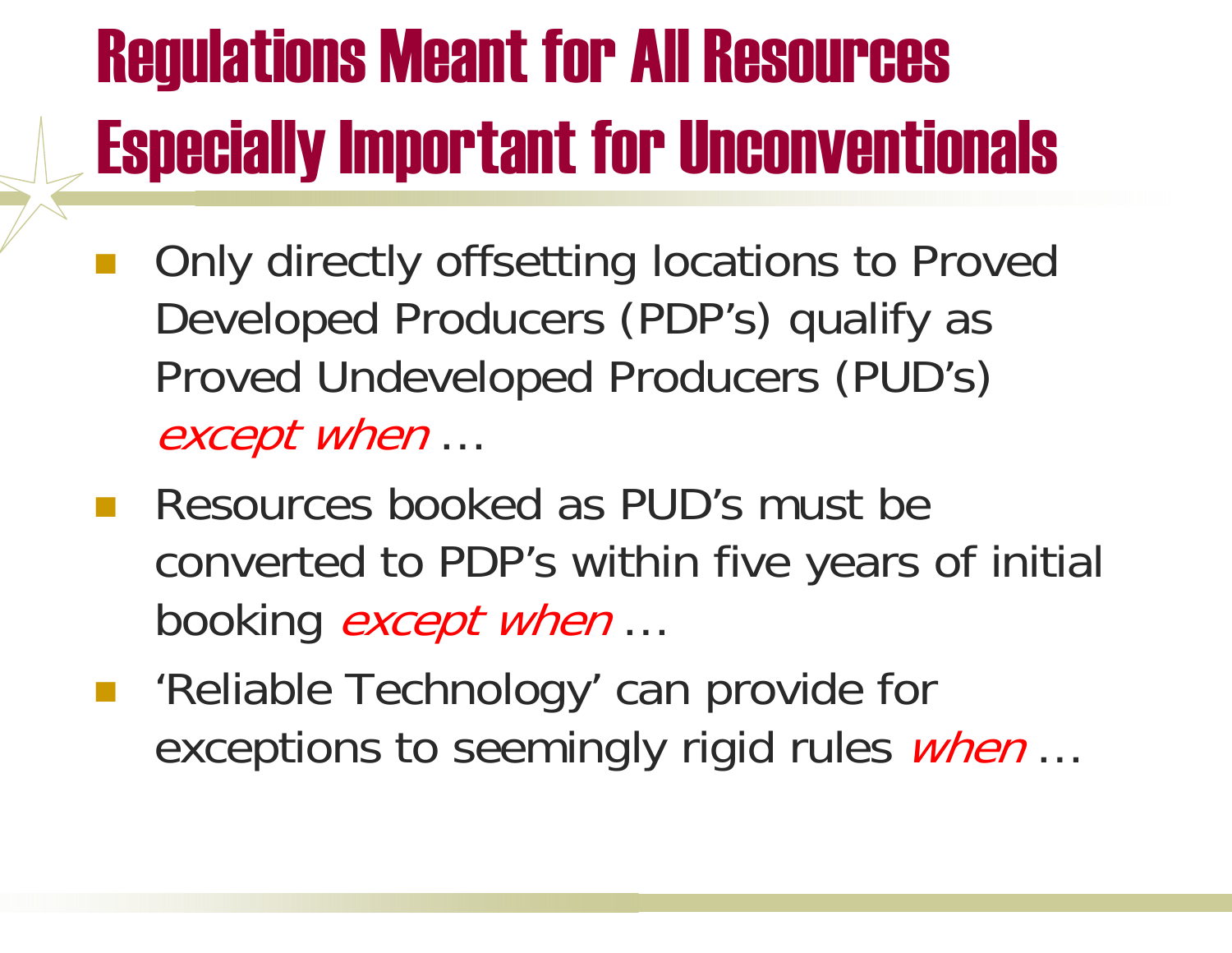## What Traditional Technologies Are Generally Acceptable to SEC Staff for Unconventionals?

- Decline curve analysis with Arps hyperbolic model, minimal terminal decline rate
- Analogy
	- Type wells (with reservations)
- **Nolumetrics (with reservations)**
- Reservoir simulation (with reservations)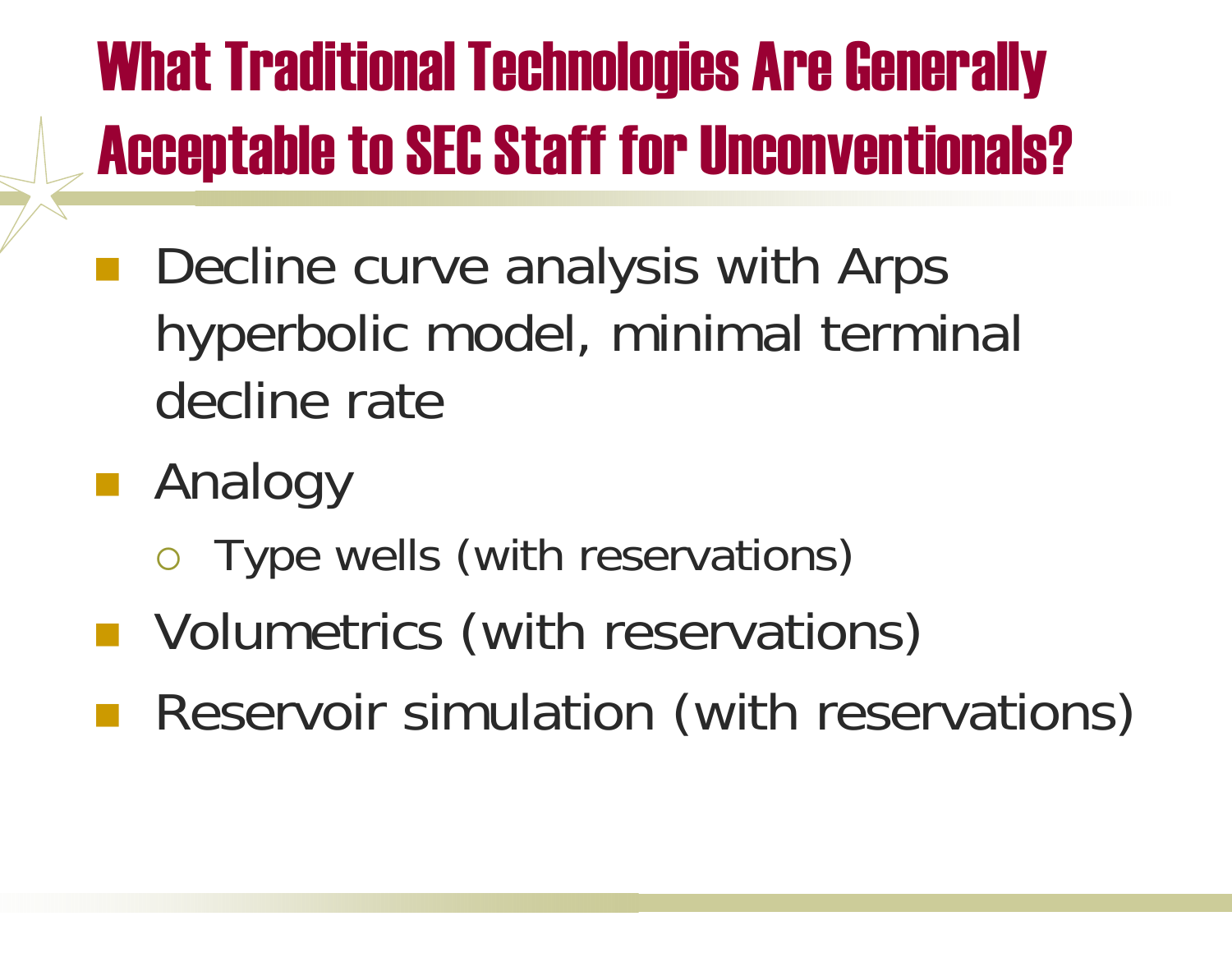## What Recent Technologies Are of Interest?

#### ■ SPEE Monograph 3

 $\bigcirc$  Methodology for extending PUD locations beyond immediate offsets

### ■ SPEE Monograph 4

- $\bigcirc$ Alternative 'simple' decline models
- $\bigcirc$ Rate-transient analysis
- Modified and enhanced reservoir characterization and simulation techniques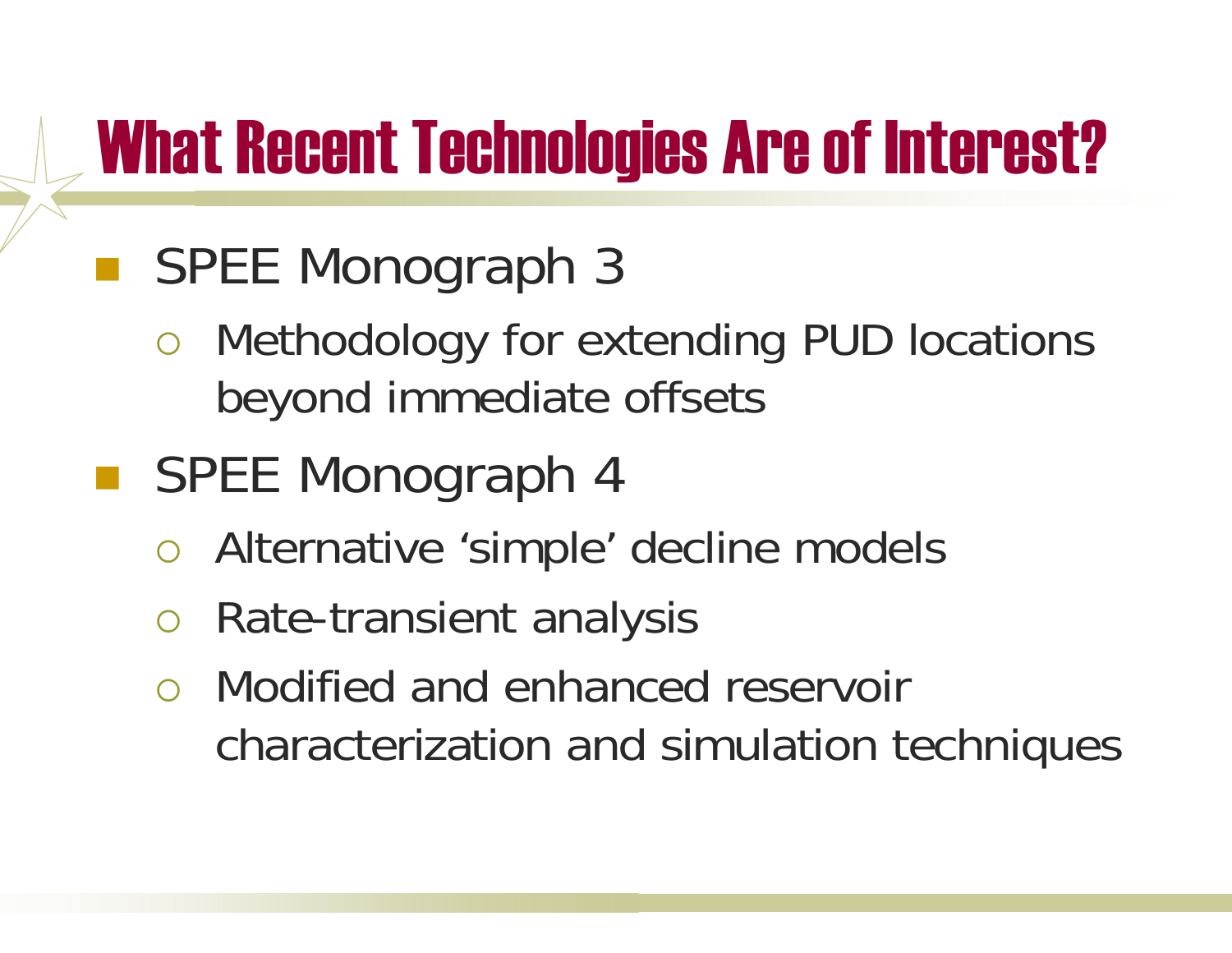# What Will It Take for SEC to Accept Recent Technologies, Such as Monographs 3 and 4?

- Forecasts must meet criteria for proved reserves
	- $\bigcirc$ Booked volumes 'reasonably certain'
	- Volumes 'much more likely than not'
	- As historical data added, EUR for fixed groups of wells remains constant or increases
- Technology used for forecasts must meet criteria for 'reliable technology'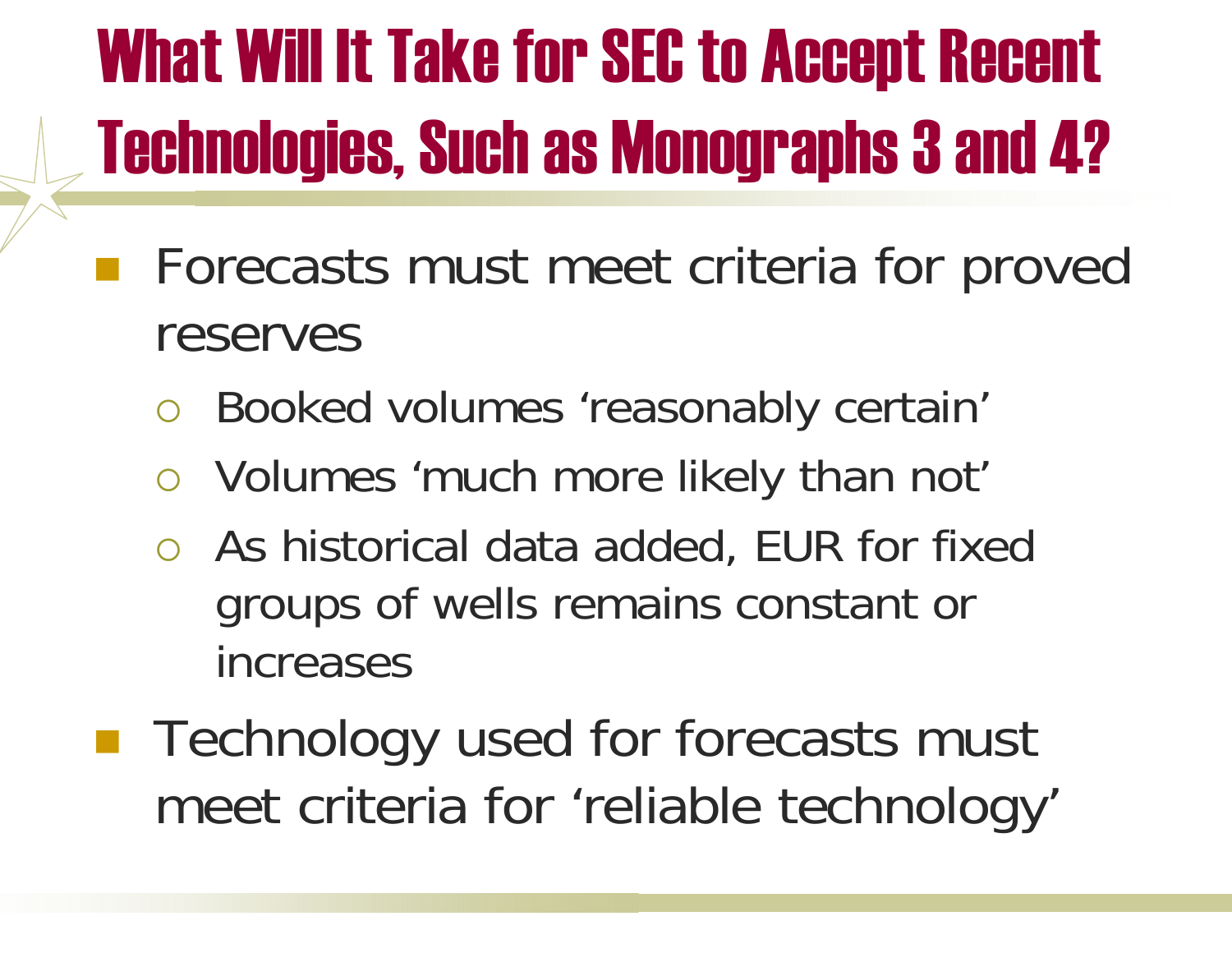## What is 'Reliable Technology'?

From SEC Regulation S-X, 4-10(a) (25):

'Grouping of one or more technologies (including computational methods) that has been field tested and demonstrated to provide reasonably certain results with consistency and repeatability in formation being evaluated or analogous formation'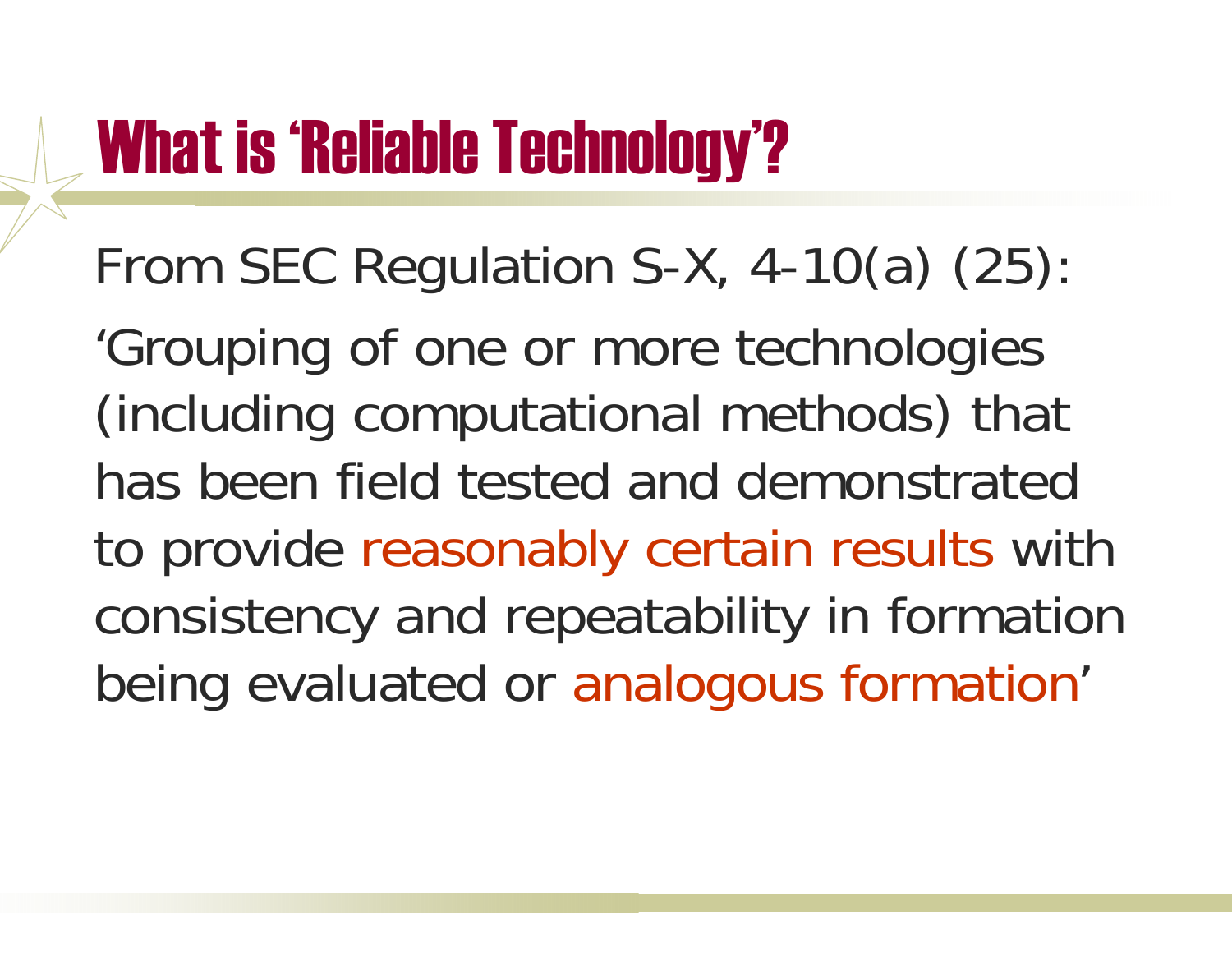# What Guidance Has SEC Provided for Reliable Technology?

From SEC "Compliance and Disclosure Interpretations (CD&I)," October 26, 2009:

- $\mathbb{R}^n$  **Question:** Does the staff intend to publish a list of reliable technologies that the SEC will accept for the determination of proved reserves?
- $\mathbb{R}^2$  **Answer:** No. An issuer has the burden of establishing and documenting the technology (or set of technologies) that provides reliable results, consistent with the criteria set forth in Rule 4-10(a)(25) of Regulation S-X. This information should be made available to the Commission's staff upon request in support of any reserves estimates that the staff may be reviewing.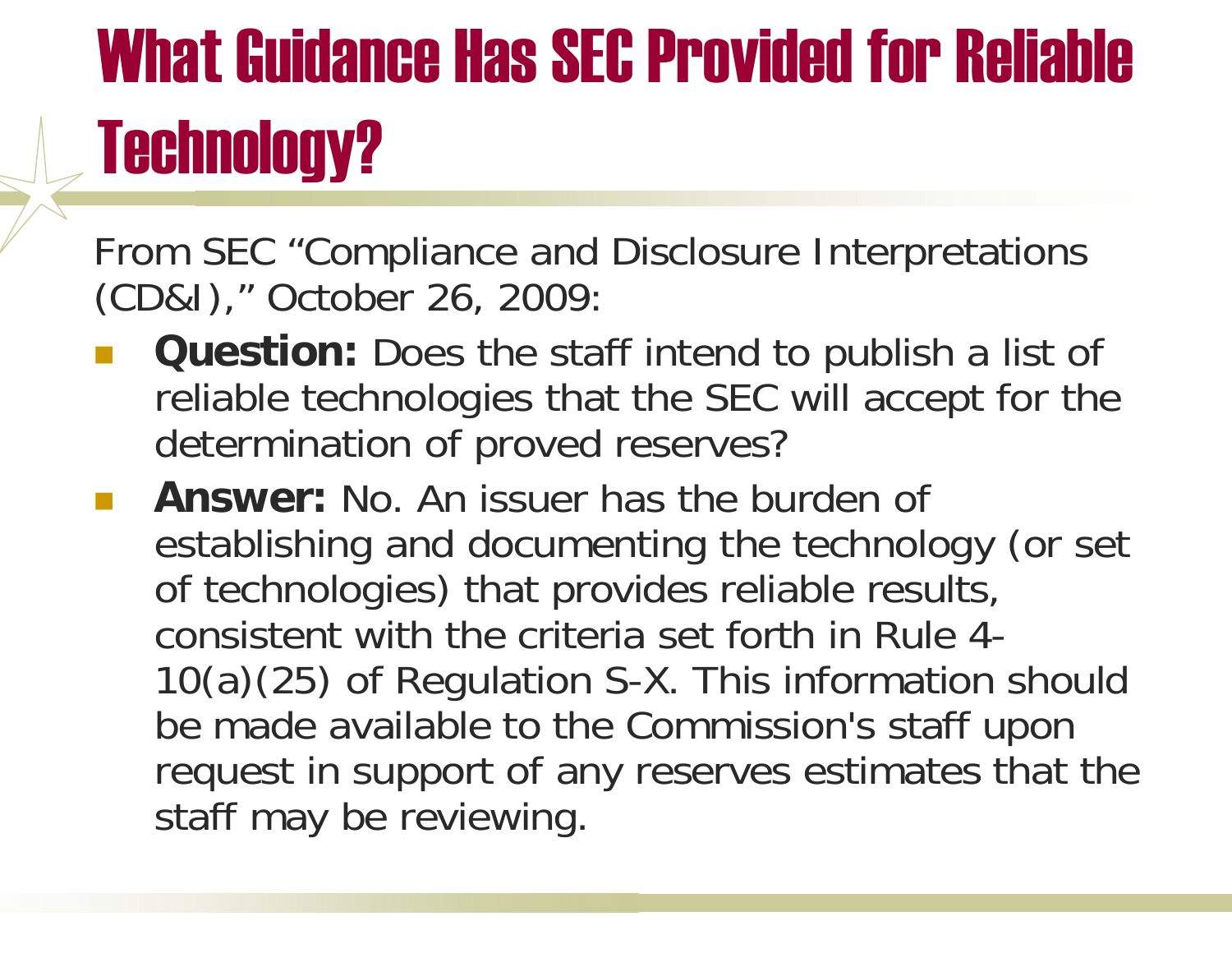## How Are Technologies in SPEE Monographs Affected by Reliable Technology Requirements?

- Monograph 3: Some filers have, in interchanges with SEC staff, been able to demonstrate that they have field evidence that their application of technology meets criteria – but no 'blanket' approval
- Monograph 4: Similar outcomes with, e.g., analytical and numerical models – again, no blanket approval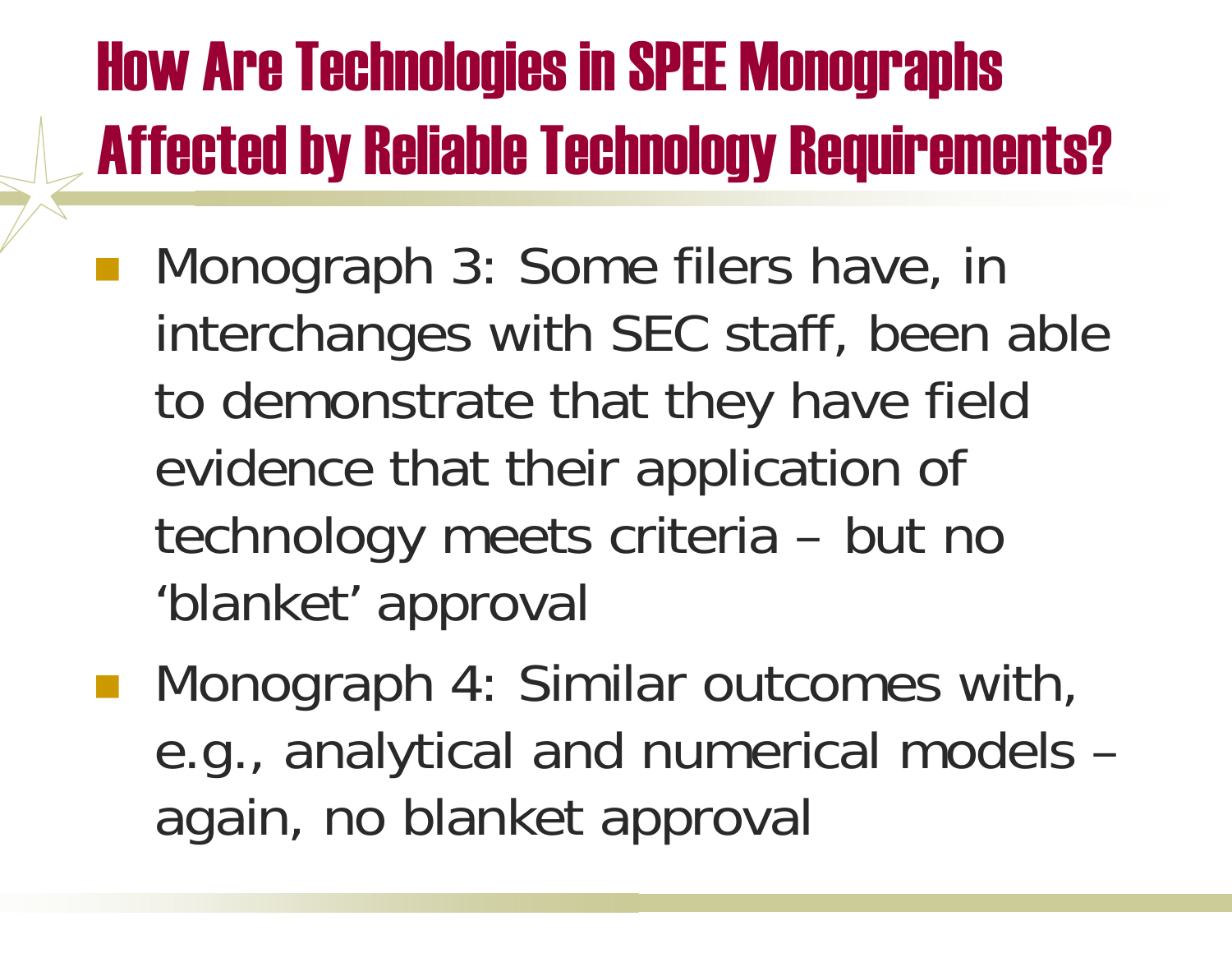## What Is the 5-Year Rule?

 Rule [4-10(a) (31)]: Undrilled locations classified as having undeveloped reserves only if development plan has been adopted indicating they are to be scheduled to be drilled within five years unless specific circumstances justify longer time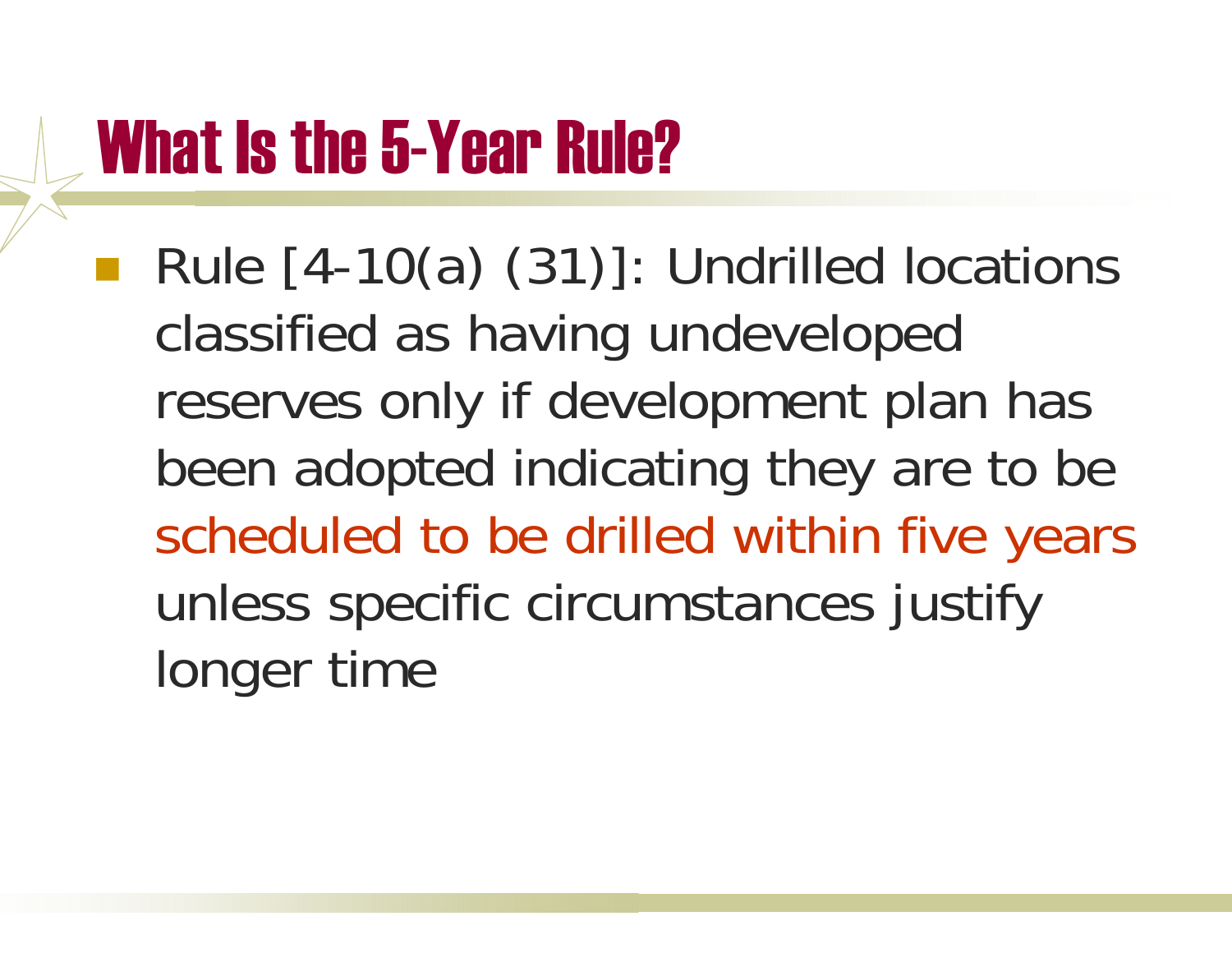## And Guidance on 5-Year Rule?

Short summary and interpretation of SEC "Compliance and Disclosure Interpretations (CD&I)," October 26, 2009

#### **Exceptions generally limited to**

- Development projects which cannot reasonably be completed in five years
- $\overline{O}$  Projects which, if terminated prematurely, would result in significant loss of capital
- $\bigcirc$  Projects extending beyond five years for reasons beyond operator's control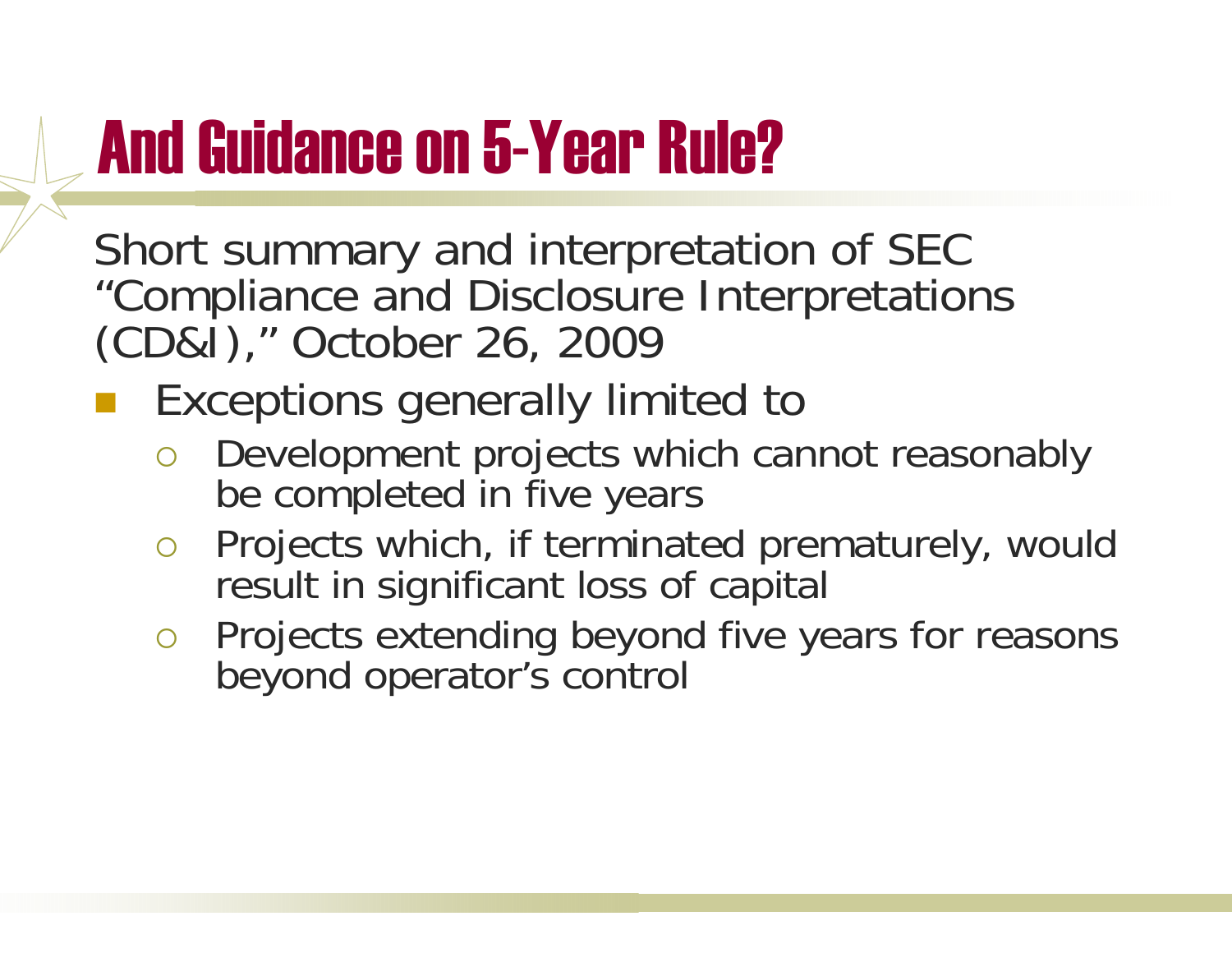## What Do Comment Letters Say?

- pa.<br>Kabupatèn Development project must be completed within five years to qualify as PUD's
- $\mathcal{L}(\mathcal{L})$  Large drilling programs in resource plays are not single development projects
- **Each well, or small groups of wells** (perhaps pads) with associated facilities, are individual development projects, and each must be converted to PDP within five years to qualify as a PUD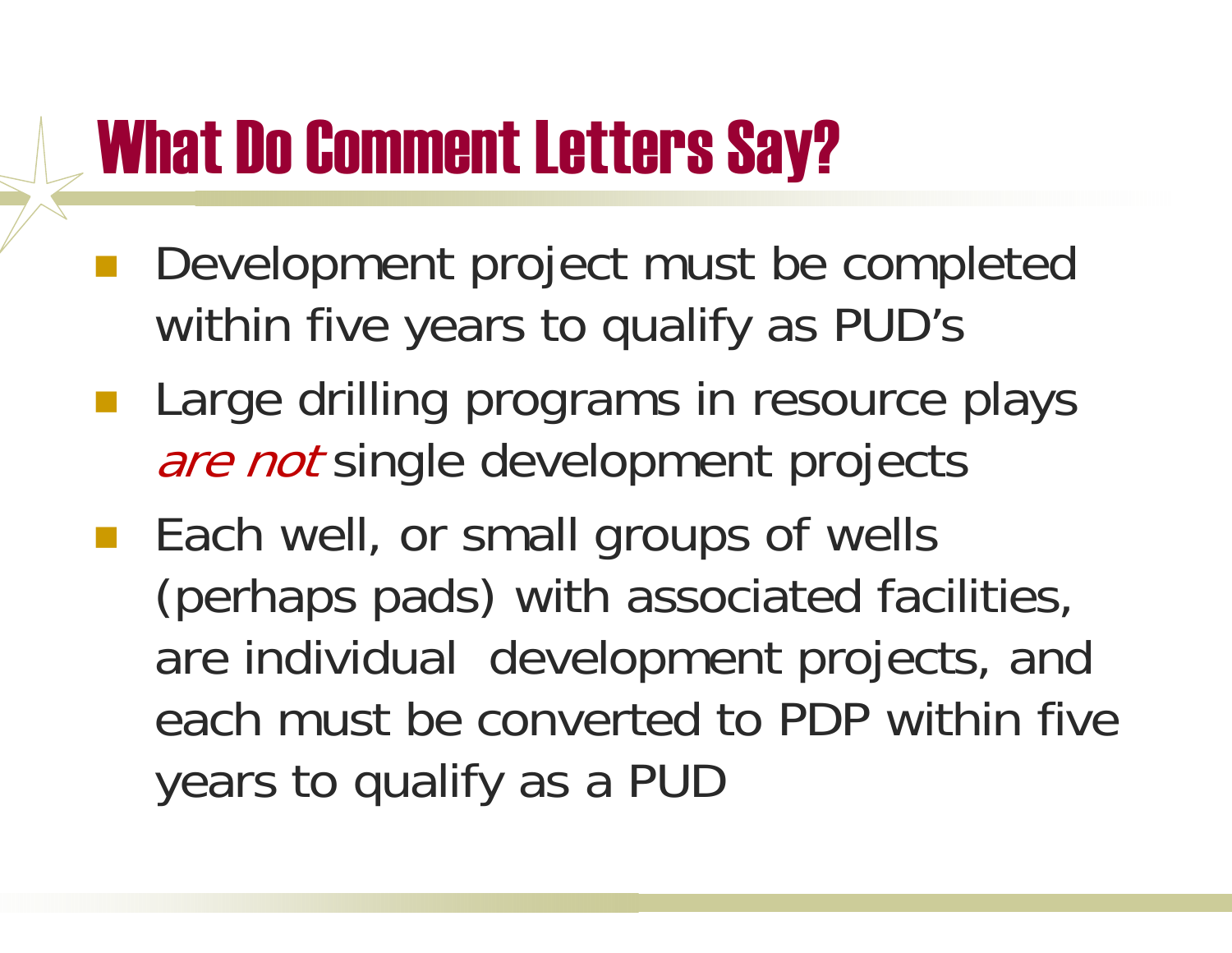## **Summary**

- No special reporting requirements for unconventional reserves in resource plays
- Among requirements for all reserves, most important for unconventionals are
	- $\overline{O}$  Reliable technology (opportunity to validate novel approaches)
		- **Service Service** SPEE Monographs 3, 4 relevant examples
	- 5-year rule (no exceptions for drilling programs)